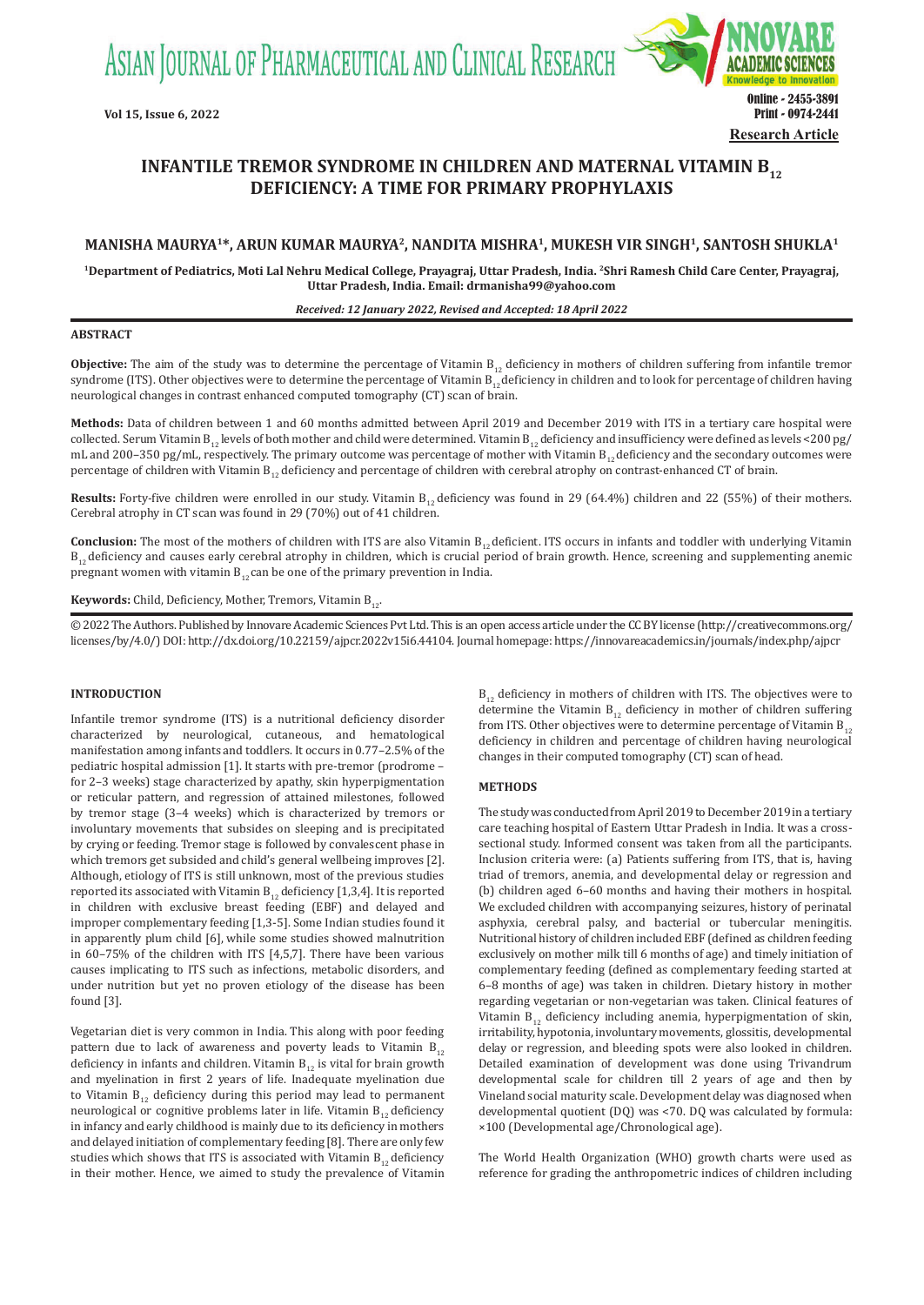weight for age (W/A), height for age (H/A), weight for height (W/H), mid upper arm circumference (MUAC), and head circumference. Stunting, underweight and wasting was defined as mild, moderate, and severe, when H/A, W/A, and W/H were between -1 to -2 standard deviation (SD), −2–−3 SD, and -3 to -2 SD, respectively. Severe acute malnutrition (SAM) was defined as: (1) Weight for height/length (for children below 2 years) (W/H or W/L) <−3 SD and/or, (2) presence of bipedal edema and/or, and (3) MUAC below 11.5 cm. Edema was classified as mild (having edema only on feet), moderate (edema involving feet and lower limbs), and severe (generalized edema). In a child below 6 months of age, all the criteria were same except that MUAC was not included in the study. Head circumference <−2 SD and >2 SD was taken as microcephaly and macrocephaly, respectively.

Complete blood count, peripheral blood smear, serum Vitamin  $B_{12}$  (by ARCHITECT Plus Analyzer by Abbott Diagnostics which is a Chemiluminescent Microparticle Intrinsic Factor assay for the quantitative determination of vitamin  $B_{12}$ ), and serum folate levels of child were investigated. Mothers of these children were also investigated for serum Vitamin  $B_{12}$  and folate levels. Contrast-enhanced CT of head of children was done to identify any structural abnormality associated with ITS.

Anemia was defined as hemoglobin (Hb) level <12 g/dL while severe anemia was defined as Hb level <7 g/dL. Mean corpuscle volume (MCV) of red blood cell >108 fl at birth and >100 fl at 0.5–5 years was taken as macrocytic [9]. Vitamin  $B_{12}$  levels were taken as deficient, insufficient, and sufficient, if the serum levels were <200 pg/ml, 200–350 pg/ml, and >350 pg/ml, respectively. All children were treated with injection Vitamin  $B_{12}$  (1000 µg) and folate (500 µg) on alternate days for 14 days, weekly for 4 weeks, and monthly for 6 months [10]. Mothers who were deficient were supplemented with oral Vitamin  $B_{12}$ . The children with SAM were given supplements according to the WHO protocol [11].

#### **Statistical analysis**

Data were entered on Microsoft Excel sheet and proportions were calculated. Means and standard deviation was calculated from Excel sheets functions.

### **RESULTS**

Forty-five children were admitted in hospital during the study period and 2 (4.4%) children died. The median age of presentation was 10.5 month with male to female ratio of 0.87:1. Baseline characters of children are shown in Table 1. Anthropometric indices are given in Fig. 1.

Edema was seen in 19 (42.2%) children with mild, moderate, and severe edema in 44.4%, 37%, and 3.7%, respectively. Other involuntary movement seen was chorea which was present in 2/45 (4%) children.

Laboratory findings are given in Table 2. Mean Hb was 7.47±2.31 g/dL with mild, moderate, and severe anemia in 18 (40%), 20(44.4%), and 7 (15.5%) children, respectively. Mean MCV was 97.06±10.06 fL. Macrocytosis was found in 21 (45%) children while rest of the children had normal MCV. The mean total leukocyte count (TLC) was 9438.23±1.5321 cells/mm<sup>3</sup>. Leucopenia (TLC <4400 cells/mm<sup>3</sup>) was found in 19 (42.2%) and Leukocytosis (>13,000 cells/mm<sup>3</sup> ) was found in 7 (15.5%) children. The mean platelet count was 1.99 lacks±1.83 lacks/mm3 with thrombocytopenia (platelet count <1.5 lacs/mm<sup>3</sup> ) in 19 (42.2%) and thrombocytosis (platelet count >4 lacs/mm<sup>3</sup> ) in 6 (15.5%) children. Mean reticulocyte count was  $0.9\pm0.82$  cells/ $\mu$ L.

On peripheral blood smear, 24 (53%) children showed dimorphic anemia, 7 (15.5%) children had macrocytic and 14 (31%) children had normocytic red blood cells. The mean serum Vitamin  $B_{12}$  levels of children were 274.36±431.9 pg/ml. Vitamin  $B_{12}$  deficiency, insufficiency, and sufficiency were found in 29 (64.4%), 7 (15.5%),



**Fig. 1: Distribution of various anthropometric indices in children with infantile tremor syndrome**

**Table 1: Baseline characteristics of patients infantile tremor syndrome in children**

| <b>Features</b>                                   | <b>Values</b>     |
|---------------------------------------------------|-------------------|
| Age [Mean (SD)]                                   | 10.85 (3.81)      |
|                                                   | months            |
| Weight [Mean (SD)]                                | 6.4 (1.24) kg     |
| height/length [Mean (SD)]                         | 66.88 (4.22) cm   |
| Mid upper arm circumference [Mean (SD)]           | 121.58 (18.19) mm |
| Head circumference [Mean (SD)]                    | 41.06 (1.7) cm    |
| Number of children with EBF [n (%)]               | 45 (100)          |
| Number of children with TICF [n (%)]              | 0(0)              |
| Number of mother with vegetarian diet $[n (%)]$   | 45 (100)          |
| Number of children with severe wasting [n (%)]    | 24(51)            |
| Number of children with severe stunting $[n (%)]$ | 38 (85)           |
| Number of children with severe underweight        | 44 (96)           |
| $(W/A)$ [n $(\%)$ ]                               |                   |
| Number of children with microcephaly $[n (%)]$    | 36 (80)           |
| Number of children with severe acute              | 38 (84)           |
| malnutrition $[n (%)]$                            |                   |
| Number of children with developmental delay       | 37 (82)           |
| or regression $[n \ (\%)]$                        |                   |
| Number of children with skin                      | 35 (78)           |
| hyperpigmentation $[n (\%)]$                      |                   |
| Number of children with Edema [n (%)]             |                   |
| Mild                                              | 19 (40)<br>8(17)  |
| Moderate                                          | 7(15)             |
| Severe                                            | 4(8)              |
| Number of children with Glossitis $[n (%)]$       | 34 (75)           |
| Number of children with chorea [n (%)]            | 2(4)              |

TICF: Timely initiation of complementary feeding

**Table 2: Laboratory findings of children with infantile tremor syndrome**

| <b>Laboratory findings</b>                                 | <b>Number</b> |
|------------------------------------------------------------|---------------|
|                                                            | (Percentage)  |
| Macrocytic anemia (MCV>100 fL)                             | 21(45)        |
| Moderate to severe anemia                                  | 27(60)        |
| Leukopenia                                                 | 19 (42.2)     |
| Thrombocytopenia                                           | 19 (42.2)     |
| Cerebral atrophy on CT scan                                | 29(70)        |
| Vitamin $B_{12}$ , deficiency and insufficiency in mothers | 31(77)        |
| Vitamin $B_{12}$ deficiency and insufficiency in child.    | 36 (80)       |

CT: Computed tomography, MCV: Mean corpuscle volume

and 9 (20 %) children, respectively. Mean serum folate levels were 19.85±7.61 ng/ml. All the children had normal folate levels. We were able get the Vitamin  $B_{12}$  levels in only 40 mothers because of monitory reasons and non-consent. Mean serum Vitamin  $B_{12}$  levels in the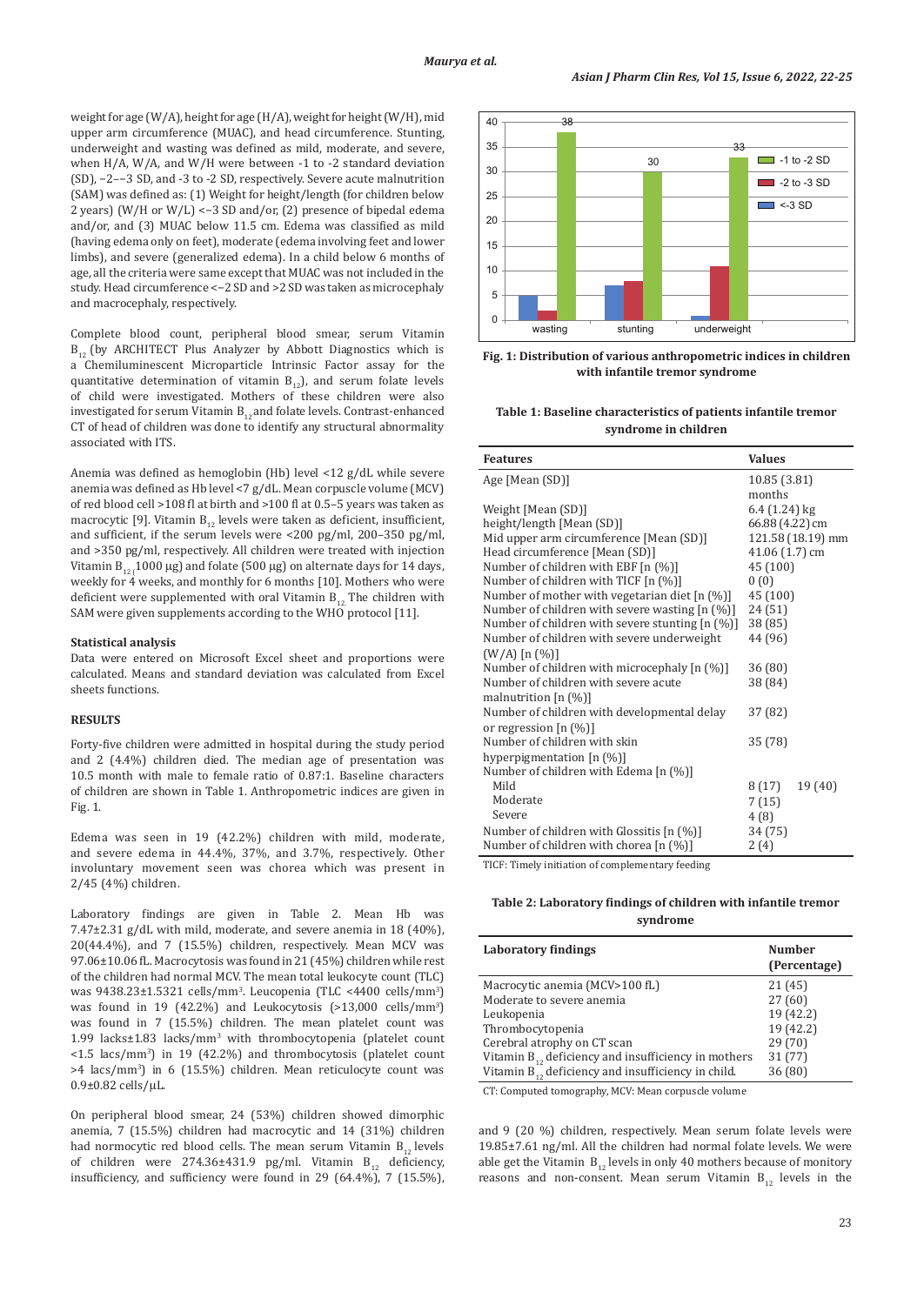mothers of were 245.88±63.13 pg/ml; with deficiency, insufficiency, and sufficiency in 22 (55%), 9 (22.5%), and 9 (22.5%) mothers, respectively. Mean serum folate levels of mothers were 8.73±5.2 ng/ml; with low folate levels in 10 (25%) mothers. Four children with normal Vitamin  $B_{12}$  levels had Vitamin  $B_{12}$  deficient mothers and two mothers with normal Vitamin  $B_{12}$  levels had child with low Vitamin  $B_{12}$  levels. CT scan of brain of the children was done only in 41 children with ITS. It showed cerebral atrophy, prominent ventricle, and normal scan in 29 (70.7%), 7 (17 %), and 5 (12%) children, respectively.

#### **DISCUSSION**

The most common age of presentation of children with ITS is 9–18 months with male preponderance in most of studies similar to our study [1,3-5]. Some studies have shown female preponderance also in their studies [12,13]. Vitamin  $B_{12}$  is found mainly in animal food, so inadequate complementary feeding may aggravate the Vitamin  $B_{12}$  deficiency in exclusively breast fed baby of deficient mothers. Almost all the studies showed exclusive breastfeeding along with delayed initiation of complementary feeding as universal finding similar to our study [1,3-5,7]. Vegetarian diet is deficient in Vitamin  $B_{12}$ . Studies showed that almost all mothers of children with ITS were vegetarian with little or no consumption of milk in their diet similar to our study [3,4,13-16]. The most of the children in our study were malnourished similar to findings in the previous studies [1,3,4,7]. This could be because of improper infant and young child feeding practices either due to unawareness or poverty. Minimum dietary diversity (defined as consumption of at least four food groups among: Cereals/roots/tubers, Vitamin A rich green vegetables and fruits, dairy, flesh/meat, legumes and nuts, eggs, etc.) is one of the important indicators which can prevent Vitamin  $B_{12}$  deficiency in early childhood.

General features of Vitamin  $B_{12}$  deficiency like dullness and apathy were found in all the children with ITS similar to the study done by Gorayal and Kaur, while study done by Gowda *et al*. found it in only 54.2% [1,4]. Hyperpigmentation of knuckles and skin and glossitis was found in almost three quarter of the children in our study. Several studies have shown 100% association of hyperpigmentation with ITS [5,7,17]. Pallor is universal finding in most of the studies similar to our study [1,4,18]. Study by Chaudhary *et al*. showed microcephaly in 84% of children with ITS similar to our study indicating involvement of brain structures in ITS [13]. This could be because of Vitamin  $B_{12}$ deficiency induced Myelination defects, while some studies found it in only quarter of their children [4,5]. Studies have shown developmental delay and regression in 80–100% children with ITS similar to our study [4-7]. Tremors were found in all the children in our study similar to study done by Garewal and Narang [18], while some other studies have found it in only 64 to74% of children [1,4]. The mean duration of pre-tremor stage and tremor stage was 19.8±15.7 days and 22±5.71 days, respectively. It was similar to the study done by Gupta *et al*. and Gowda *et al*. in which mean duration of tremor was 24 days and 35.5 days, respectively [4,13]. Tremors disappeared in all the children who survived with improvement in apathy and activity after treatment, similar to the study done by Gautam *et al*. [5].

Anemia is very common in Vitamin  $\mathsf{B}_{_{12}}$  deficiency. Vitamin  $\mathsf{B}_{_{12}}$ is a cofactor for enzyme methionine synthase which converts homocysteine to methionine. In Vitamin  $B_{12}$  deficiency, this process is defective and thus pyrimidine bases of DNA are not formed. This slows down DNA synthesis and leads to megaloblastic anemia. Defective maturation of nucleus occurs in all the three cells lines of blood causing breakdown of these cells in marrow itself and thus leads to anemia, leucopenia, and thrombocytopenia. Anemia (Hb <12 g/dL) was present in 80–100% of children with ITS in several studies, similar to our study [1,4-7,15]. Studies have showed macrocytosis in 40–50% of children similar to our study [4,10,13]. Since most of the children were malnourished, concomitant iron deficiency in them leads to dimorphic anemia in peripheral blood smear. It was seen in more than half of the children similar to the previous studies [7,14], while study done by Gowda *et al*. found it in only 7.5% children [4,7,14]. Leucopenia and thrombocytopenia were found in around half of the children in our study while the previous studies showed it in one-third of the children [4,15].

Vitamin  $B_{12}$  is also a cofactor for enzyme methymalonyl-CoA mutase which converts methymalonyl-CoA to Succinyl-CoA. In Vitamin B12 deficiency this reaction does not occur, leading to accumulation of methymalonic acid (MMA). Elevated levels of MMA and homocysteine lead to myelin damage and defective myelination. This could be the reason for neurological features in ITS. Several studies have found Vitamin  $B_{12}$  deficiency in 52-93% of children similar to our study [4-6,12,18]. This finding was further strengthened by finding of cerebral atrophy in 70% of these children. The previous studies have found cerebral atrophy on CT scan in 54–63% children [4,12] while it was universal finding in study done by Gehlot *et al*. [16].

Child's early nutritional status depends on maternal transfer of nutrients during fetal period and early feeding practices. Both were found inadequate in our study. We found Vitamin  $B_{12}$  deficiency and insufficiency in  $2/3<sup>rd</sup>$  of the mother. It was similar to studies done by Gorayal *et al*. and Chaudhary *et al*.; while, study done by Gowda *et al*. found it in all the mothers [4,14,15]. Some babies with normal Vitamin  $B_{12}$  levels also had Vitamin  $B_{12}$  deficient mothers and some mothers with sufficient  $B_{12}$  levels had deficient babies. This indicates either the test that we did would have given some false negative results or there could have been other associated factors leading to ITS in their babies.

The treatment in the form of high dose injection Vitamin  $B_{12}$  (1000  $\mu$ g) and folate (500 µg) on alternate days for 2 weeks, weekly for 1 month, and monthly for 6 months was given. Mothers who were found deficient were also advised for oral high dose Vitamin  $B_{12}$  supplementation for 2 months. Oral propranolol was given for severe tremors, and gradually tapered once the tremors decreased. The children who were malnourished were also given supplements like magnesium sulfate, potassium chloride, multivitamin syrup, iron syrup, Vitamin A (single dose), and zinc according to the WHO guidelines for the management of SAM. Most of the children showed improvement in general condition within 3–7 days. In four children, tremors increased initially while on treatment which gradually improved after 4–5 days.

Strength of the study was that these children were kept under treatment in hospital for at least 14 days or till all medical complications were cured which helped us to understand their course of disease better. Limitation of the study was inability to do urine methylmelonic acid test for Vitamin  $B_{12}$  deficiency which is more specific for its diagnosis, because of unavailability of this test in our center. This could be the reason for not detecting Vitamin  $B_{12}$  deficiency in some of the typical cases. Magnetic resonance imaging is a better for detecting structural changes in the central nervous system involvement but could not be done because of financial issues.

# **CONCLUSION**

About  $2/3^{rd}$  of the mothers of children with ITS were either Vitamin B<sub>12</sub> deficient or insufficient. Vitamin  $B_{12}$  deficiency is also found in around  $2/3$ <sup>rd</sup> of the children with ITS. Vitamin B<sub>12</sub> insufficiency was also found in both children and mother. Developmental delay, microcephaly, and cerebral atrophy were evidence of severe neurological involvement at admission. Long-term follow-up may be required to demonstrate the neurological consequences later in life. Screening of pregnant women with anemia and appropriate Vitamin  $B_{12}$  supplementation might have a beneficial role in reducing ITS and associated neurological consequences in their off springs.

# **ACKNOWLEDGMENT**

I acknowledge all the patients and the Nursing staff, Junior Residents, and my colleagues for helping me in collecting the data.